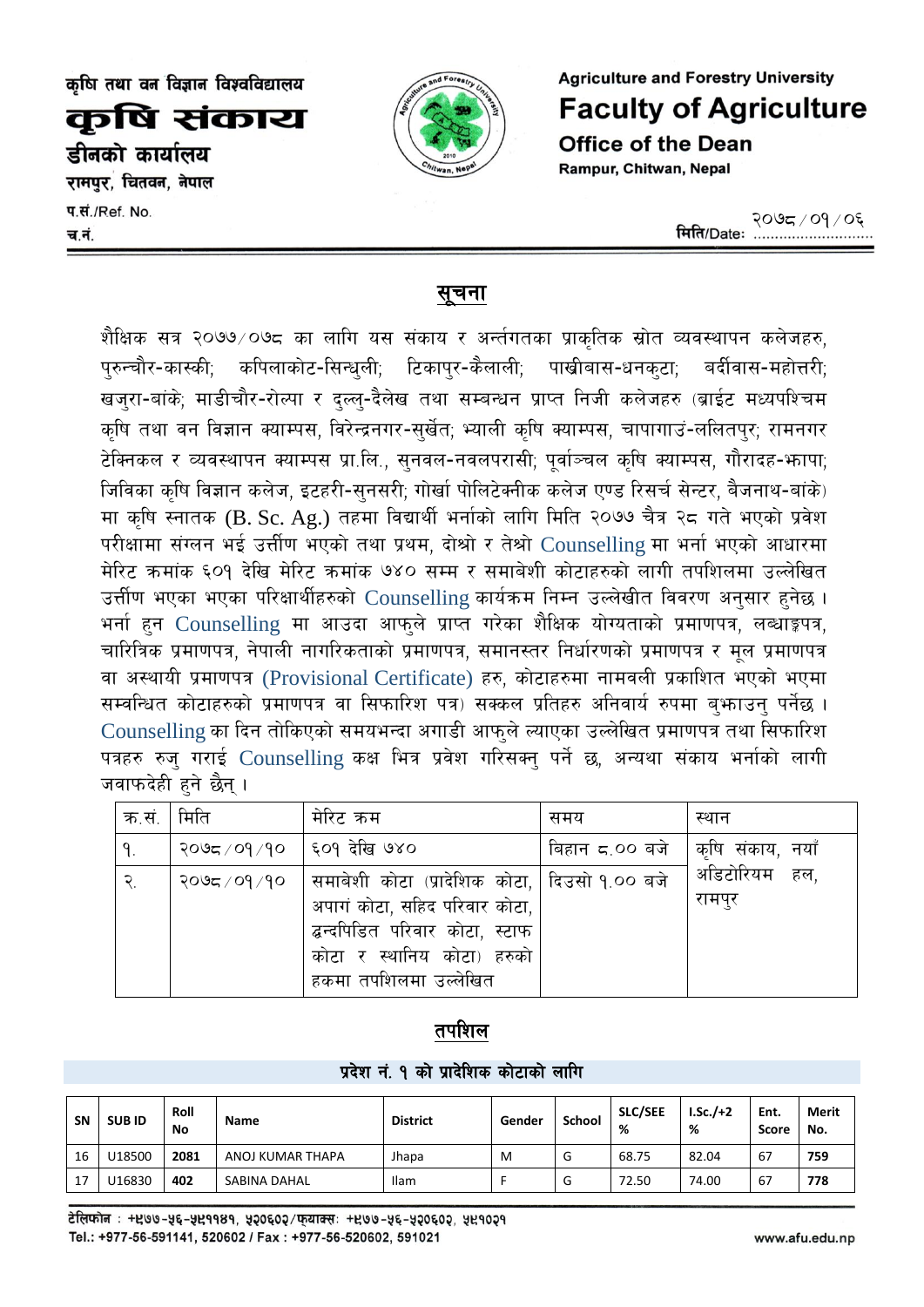कृषि संकाय

डीनको कार्यालय

रामपुर, चितवन, नेपाल

प.सं./Ref. No.

#### च.नं.

**Agriculture and Forestry University Faculty of Agriculture Office of the Dean** Rampur, Chitwan, Nepal

<u>मिति/Date: २०७८/०१</u>/०६

| <b>SN</b> | <b>SUBID</b> | Roll<br>No | <b>Name</b>                    | <b>District</b> | Gender | <b>School</b> | <b>SLC/SEE</b><br>% | $I.Sc./+2$<br>% | Ent.<br><b>Score</b> | <b>Merit</b><br>No. |
|-----------|--------------|------------|--------------------------------|-----------------|--------|---------------|---------------------|-----------------|----------------------|---------------------|
| 18        | U17637       | 1599       | KISHOR SHRESTHA                | Morang          | M      | G             | 70.00               | 72.25           | 67                   | 787                 |
| 19        | U17051       | 1081       | <b>BINOD BAHADUR</b><br>KHADKA | Jhapa           | M      | G             | 73.75               | 61.50           | 67                   | 821                 |
| 20        | U17698       | 1687       | PARASH MALLA                   | <b>Ilam</b>     | M      | G             | 75.50               | 66.40           | 66                   | 861                 |
| 21        | U18994       | 1815       | <b>ANJALI MEHTA</b>            | Sunsari         |        | G             | 70.00               | 55.75           | 66                   | 892                 |
| 22        | U16996       | 652        | SUSHMA KARKI                   | Sankhuwasabha   | F      | G             | 72.50               | 71.75           | 63                   | 1055                |

## कर्णाली प्रदेशको प्रादेशिक कोटाको लागि

| <b>SN</b> | <b>SUB ID</b> | Roll<br>No | <b>Name</b>             | <b>District</b> | Gender | <b>School</b> | <b>SLC/SEE</b><br>% | $I.Sc./+2$<br>% | Ent.<br><b>Score</b> | Merit<br>No. |
|-----------|---------------|------------|-------------------------|-----------------|--------|---------------|---------------------|-----------------|----------------------|--------------|
| 9         | U18241        | 2272       | <b>KAMAL CHALISE</b>    | Surkhet         | M      | G             | 75.00               | 58.25           | 66                   | 887          |
| 10        | U18774        | 2201       | <b>NABIN BOHORA</b>     | Rukum<br>West   | M      | G             | 67.50               | 63.75           | 65                   | 952          |
| 11        | U17029        | 1123       | KABITA SHAHI            | Kalikot         | F      | G             | 77.50               | 59.75           | 65                   | 963          |
| 12        | U18947        | 2634       | <b>BINOD BASNET</b>     | Salyan          | M      | G             | 65.75               | 75.69           | 62                   | 1122         |
| 13        | U17274        | 1283       | SUNIL KUMAR SHAHI       | Humla           | M      | G             | 62.50               | 77.51           | 60                   | 1279         |
| 26        | U18167        | 2455       | NEEHAN SHAHI            | Kalikot         | м      | P             | 83.75               | 79.00           | 67                   | 763          |
| 27        | U17616        | 1340       | <b>SUBASH KARKI</b>     | Kalikot         | M      | P             | 81.25               | 76.25           | 65                   | 904          |
| 28        | U17417        | 787        | SWOSTIKA NEUPANE        | <b>Dailekh</b>  | F      | P             | 81.25               | 64.50           | 65                   | 948          |
| 29        | U17631        | 1596       | SUSMITA THAPA           | Surkhet         | F      | P             | 77.50               | 69.75           | 64                   | 992          |
| 30        | U17449        | 816        | <b>ABHINAV SHRESTHA</b> | Salyan          | M      | P             | 72.50               | 60.25           | 61                   | 1260         |
|           |               |            |                         |                 |        |               |                     |                 |                      |              |

## सुदुर पश्चिम प्रदेशको प्रादेशिक कोटाको लागि

| <b>SN</b> | <b>SUBID</b> | Roll<br>No | <b>Name</b>         | <b>District</b> | Gender | <b>School</b> | <b>SLC/SEE</b><br>% | $I.Sc./+2$<br>% | Ent.<br><b>Score</b> | Merit<br>No. |
|-----------|--------------|------------|---------------------|-----------------|--------|---------------|---------------------|-----------------|----------------------|--------------|
| 12        | U18992       | 2474       | DINESH PRASAD JOSHI | Achham          | M      | G             | 57.50               | 56.50           | 68                   | 756          |
| 13        | U18956       | 1891       | <b>RAMESH SAUD</b>  | Achham          | M      | G             | 56.25               | 54.25           | 68                   | 757          |
| 14        | U18696       | 2580       | AAYUSHMA SHAHI      | Dadeldhura      | F.     | G             | 73.75               | 64.75           | 67                   | 807          |
| 15        | U16788       | 1092       | SARJAN JOSHI        | Bajhang         | M      | G             | 56.25               | 50.50           | 67                   | 832          |
| 16        | U17117       | 540        | DILLI RAJ UPADHYAYA | Doti            | M      | G             | 71.25               | 66.50           | 66                   | 860          |
| 17        | U18843       | 2547       | SARBAN CHAUDHARY    | Kanchanpur      | M      | G             | 63.75               | 63.00           | 65                   | 954          |
| 18        | U18467       | 1848       | PUSHP BIKRAM SHAH   | Kailali         | F      | G             | 62.50               | 54.00           | 63                   | 1114         |
| 19        | U18564       | 1958       | SANJITA CHAUDHARY   | Kailali         | F      | G             | 68.75               | 53.5            | 63                   | 1115         |
| 20        | U18942       | 2407       | <b>SUNIL RAWAT</b>  | Achham          | M      | G             | 84.00               | 70.25           | 62                   | 1135         |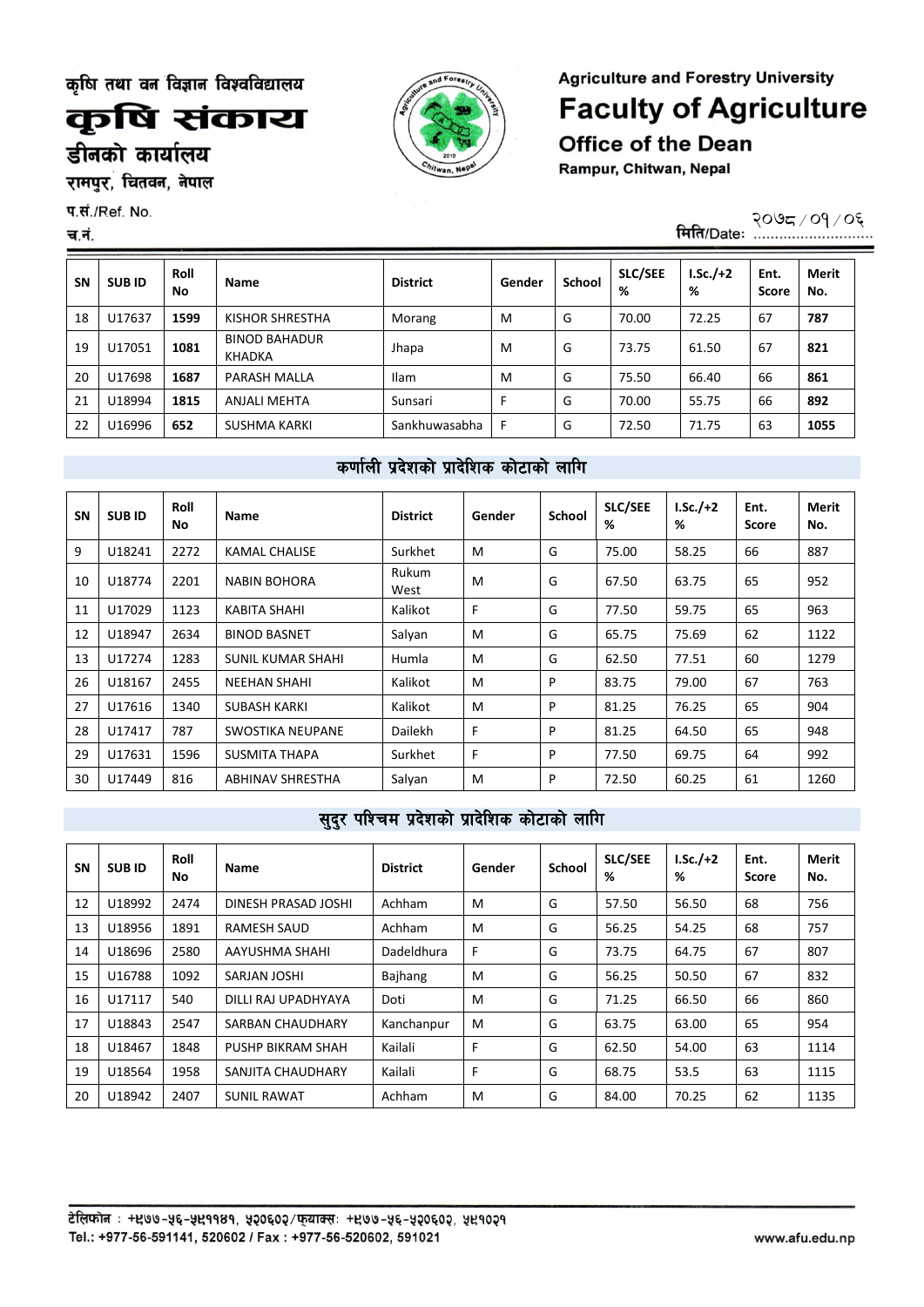कृषि संकाय

डीनको कार्यालय

रामपुर, चितवन, नेपाल

प.सं./Ref. No.

च.नं.

**Agriculture and Forestry University Faculty of Agriculture Office of the Dean** Rampur, Chitwan, Nepal

@)&\*÷)!÷)^

## अपागं कोटाको लागि

| <b>SN</b> | <b>SUBID</b> | Roll<br>No | Name                    | Province | <b>Class</b> | <b>District</b> | Gender | School | <b>SLC/SEE</b><br>℅ | $LSc./+2$<br>% | Ent.<br>Score | <b>Merit</b><br>No |
|-----------|--------------|------------|-------------------------|----------|--------------|-----------------|--------|--------|---------------------|----------------|---------------|--------------------|
|           | U17864       | 1419       | <b>BHABANA BHANDARI</b> | 5        | Ap-B         | Kapilvastu      | F      | P      | 76.25               | 64.00          | 67            | 812                |
| 4         | U16448       | 1018       | <b>SMRITI PAUDEL</b>    | 4        | Ap-C         | Parbat          | F      | N/A    | 60.00               | 80.39          | 64            | 971                |
| 5         | U16547       | 1280       | <b>HEMANT RAJ JOSHI</b> | 7        | Ap-C         | Bajhang         | M      | G      | 75.00               | 59.00          | 62            | 1188               |
| 6         | U18558       | 2633       | <b>RAMAN LAMICHHANE</b> | 3        | Ap-C         | Chitwan         | M      | P      | 81.25               | 72.25          | 60            | 1286               |
| 8         | U16696       | 489        | SHRADDHA ARYAL          | 3        | Ap-D         | Chitwan         | F      | P      | 85.00               | 78.25          | 52            | 897                |
| 9         | U18144       | 2390       | JYOTI KHATIWADA         | 1        | Ap-D         | Morang          | F      | P      | 83.75               | 66.00          | 65            | 942                |
| 10        | U18634       | 2374       | <b>DHIRAJ SARKI</b>     | 4        | Ap-D         | Syangja         | M      | G      | 66.25               | 50.75          | 63            | 1116               |

## सहिद परिवार कोटाको लागि

| <b>SN</b> | <b>SUBID</b> | Roll<br>No | <b>Name</b>     | Province | <b>District</b> | Gender | School | <b>SLC/SEE %</b> | $I.Sc./+2$<br>% | Ent.<br>Score | Merit<br>No |
|-----------|--------------|------------|-----------------|----------|-----------------|--------|--------|------------------|-----------------|---------------|-------------|
| ∼<br>-    | U18201       | 2471       | BHAWANA KOIRALA |          | Sunsari         |        | D      | 80.00            | 72.75           | 66            | 841         |

## द्धन्दपिडित परिवार कोटाको लागि

| <b>SN</b> | <b>SUB ID</b> | Roll<br>No | Name                   | Province | <b>District</b> | Gender | School | <b>SLC/SEE</b><br>% | $LSc./+2$<br>% | Ent. Score | <b>Merit</b><br>No |
|-----------|---------------|------------|------------------------|----------|-----------------|--------|--------|---------------------|----------------|------------|--------------------|
| 8         | U17357        | 686        | <b>BIPIN KHADKA</b>    | 3        | Makwanpur       | м      | P      | 71.25               | 69.00          | 68         | 721                |
| 9         | U18201        | 2471       | <b>BHAWANA KOIRALA</b> |          | Sunsari         |        | P      | 80.00               | 72.75          | 66         | 841                |
| 10        | U17236        | 1265       | NARESH KUSHMI THARU    |          | Kailali         | M      | P      | 61.25               | 69.55          | 65         | 925                |
| 11        | U17029        | 1123       | KABITA SHAHI           | 6        | Kalikot         |        | G      | 77.50               | 59.75          | 65         | 963                |
| 12        | U17890        | 1691       | <b>ISTELA SHRESTHA</b> | 3        | Kathmandu       | Е      | P      | 77.50               | 63.75          | 64         | 1019               |
| 13        | U18388        | 1967       | AASBIN BAM             | 0        | Kailali         | M      | P      | 80.00               | 63.00          | 62         | 1178               |

#### स्टाफ कोटाको लागि

| <b>SN</b> | SUB ID | Roll<br>No | Name                     | Province | <b>District</b> | Gender | School | SLC/SEE<br>% | $Sc./+2$<br>% | Ent.<br>Score | Merit No |
|-----------|--------|------------|--------------------------|----------|-----------------|--------|--------|--------------|---------------|---------------|----------|
|           | U17536 | 359        | <b>SHRIJANA LAMA</b>     |          | Kathmandu       |        | D      | 65.00        | 64.00         | 67            | 813      |
|           | U16321 | 663        | ALISHA BHANDARI          |          | Chitwan         |        | D      | 75.00        | 64.75         | 64            | 1015     |
| 4         | U18631 | 2218       | <b>SOJIT BISHWOKARMA</b> |          | Chitwan         | M      | G      | 71.25        | 54.75         | 64            | 1036     |